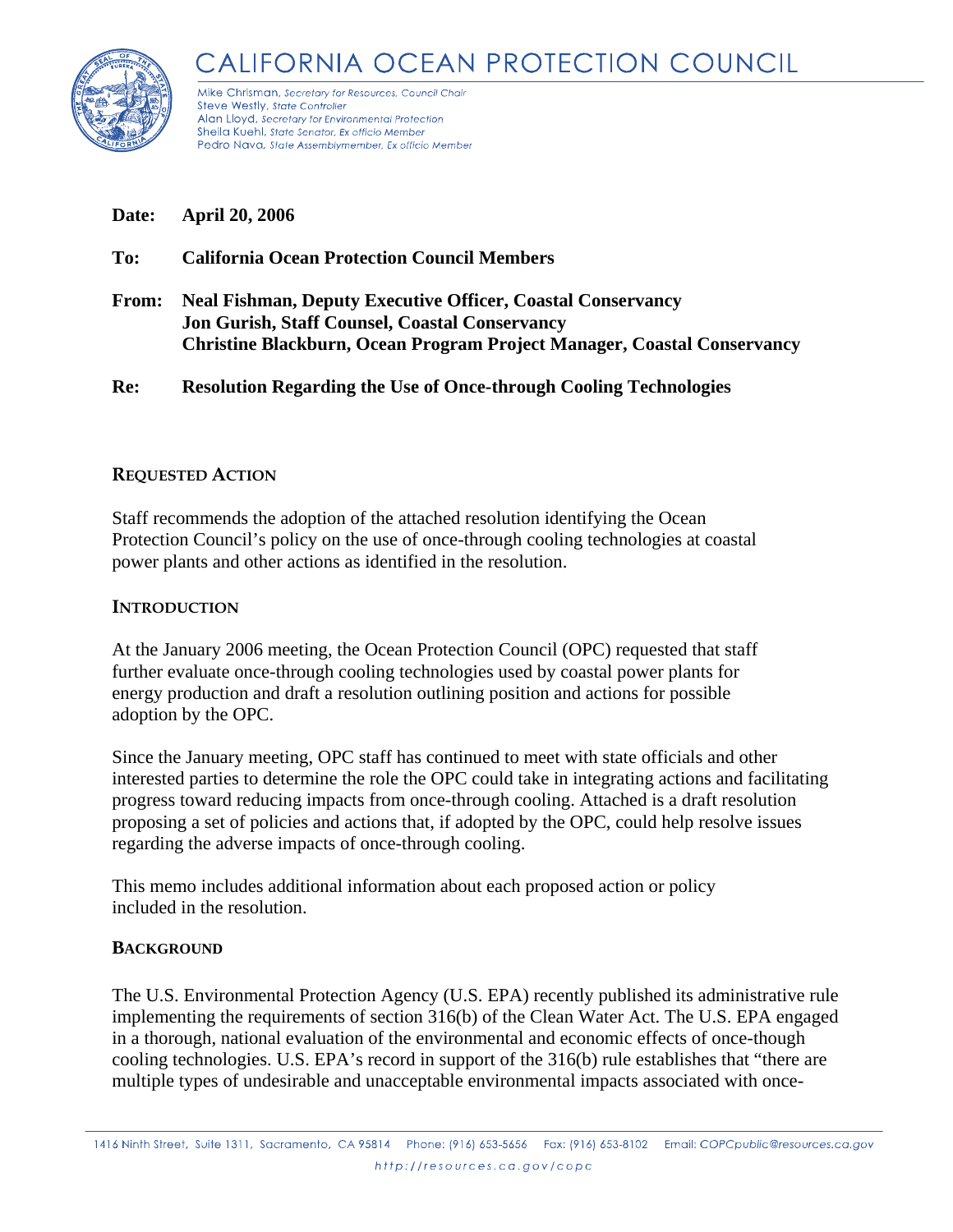through cooling technologies, depending on conditions at the individual site." The 316(b) rule states that these types of impacts include:

- entrainment and impingement
- reductions of threatened and endangered species
- damage to critical aquatic organisms, including important elements of the food chain
- diminishment of a population's compensatory reserve
- losses to populations including reductions of indigenous species populations, commercial fisheries stocks, and recreational fisheries
- stresses to overall communities and ecosystems as evidenced by reductions in diversity or other changes in system structure and function

As a result of these findings, the U.S. EPA section 316(b) rule establishes the standard for the location, design, construction, and capacity of cooling water intake structures to reflect the best technology available for minimizing adverse environmental impacts.

At the state level, the California Energy Commission has compiled a report reviewing existing data about once-through cooling impacts.<sup>[1](#page-1-0)</sup> This report contains an analysis of the studies used to detect impacts to the marine environment by California's coastal power plants. They found that only seven of the twenty-one existing coastal power plants have recent studies of entrainment impacts that meet current scientific standards. However, all of the seven studies have found adverse environmental impacts of entrainment. Entrainment losses quantified in these studies are equivalent to the loss of productivity of thousands of acres of coastal habitat. Impingement impacts were found to add to the entrainment losses. Other findings in the report state that the thermal impacts of particular plants can be large when discharges occur in enclosed water bodies; and the cumulative impacts of once-through cooling, or how these impacts interact with other stressors in the marine environment, are not currently understood.

The attached resolution puts the OPC on record in support of the U.S. EPA findings and encourages the reduction of the harmful impacts associated with once-through cooling technologies.

# **THE CLEAN WATER ACT AND ROLE OF THE STATE AND REGIONAL WATER BOARDS**

The federal government has delegated enforcement of the Clean Water Act to the State Water Resources Control Board. Under section 316 of the Clean Water Act and Porter-Cologne Water Quality Control Act,<sup>[2](#page-1-1)</sup> National Pollution Discharge Elimination System (NPDES) permits are required for power plants that use once-through cooling. Each plant must request renewal of its NPDES permit every five years through the appropriate Regional Water Quality Control Board, following any rules or procedures adopted by the U.S. EPA and State Water Resources Control Board.

 $\overline{a}$ 

<span id="page-1-0"></span><sup>&</sup>lt;sup>1</sup> California Energy Commission, *Issues and Environmental Impacts Associated with Once-through Cooling at California's Coastal Power Plants*, staff report, June 2005. 2

<span id="page-1-1"></span> $2$  Water Code, Div. 7, Ch. 5.5.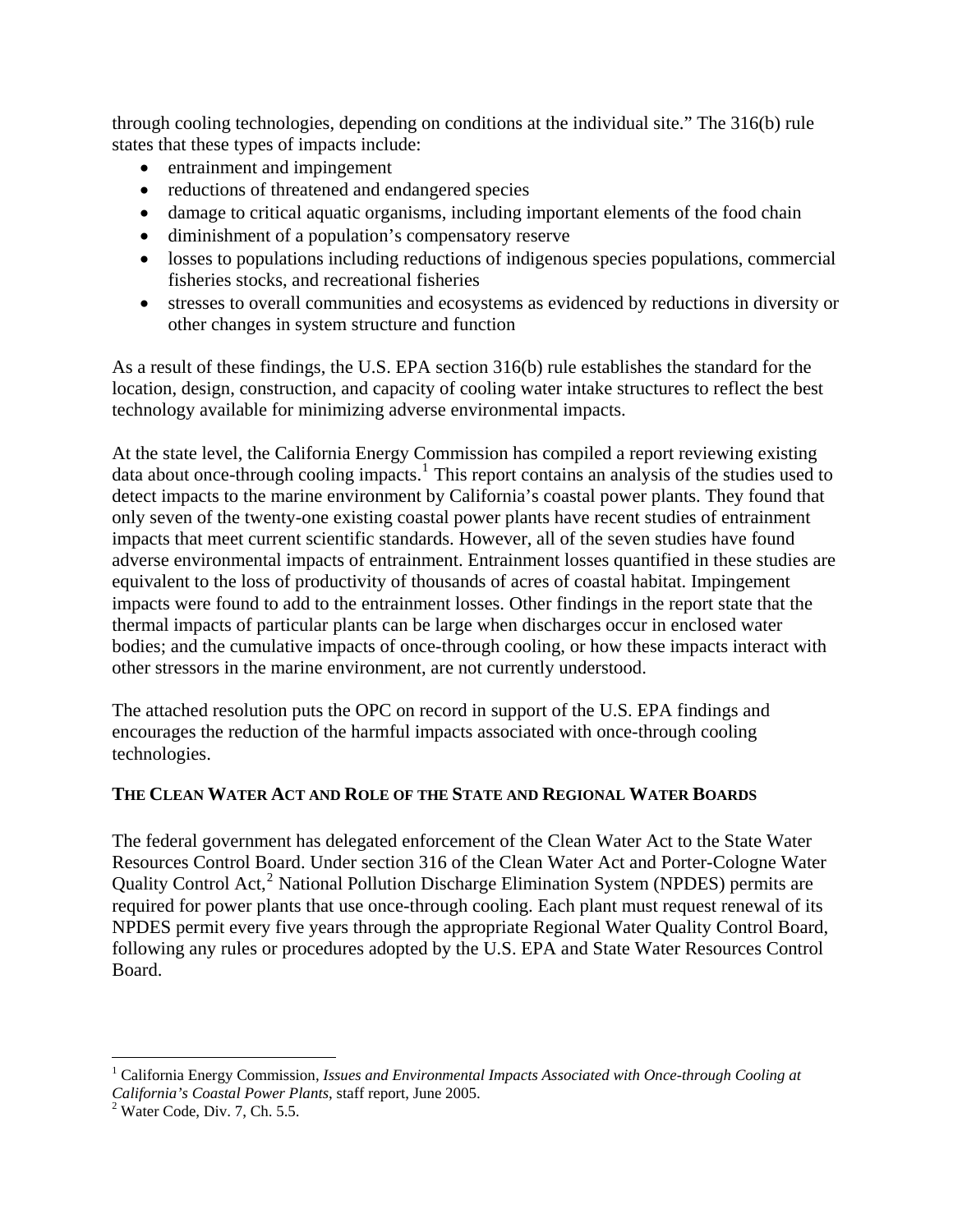In 2004, the U.S.EPA adopted Phase II rules for section 316(b) of the Clean Water Act that require the best technology available be used in large, existing once-through cooling plants to reduce impingement losses by 80 to 95 percent and to reduce entrainment losses by 60 to 90 percent. The U.S. EPA rules allow habitat restoration in lieu of the specified reduction in impingement and entrainment losses, if the reduction is infeasible. The allowance for habitat restoration in these rules is being challenged in federal court.<sup>[3](#page-2-0)</sup>

The State Water Resources Control Board is developing its own rules for how the state will implement the new section 316(b) standards for NPDES permits relating to once-through cooling based on the regulatory minimum criteria set by EPA's 316(b) rule. The State Water Resources Control Board held public workshops in September and December of 2005 and the staff is planning to release their draft recommendations this summer. The State Water Board may rule on the staff proposal as early as the end of 2006.

While the state rule making process is proceeding rapidly, there is still a need to implement standard monitoring protocols to measure the ecological impacts of once-through cooling, including cumulative impacts.

# **ROLE OF THE OCEAN PROTECTION COUNCIL**

The California Ocean Protection Act mandates that the Ocean Protection Council coordinate and improve the protection of California's ocean and coastal resources. The Governor's Ocean Action Plan calls for the Ocean Protection Council to play a leadership role in managing and protecting California's oceans, bays, estuaries and coastal wetlands, including integration of coastal water quality programs to increase their effectiveness. Further, the California Energy Commission's 2005 Integrated Energy and Policy Report to the California Legislature recommended the Ocean Protection Council work with other agencies to improve assessment of the ecological impacts of once-through cooling and to address once-through cooling issues in the broader context of protecting the state's fragile coastal marine ecosystem.

The attached draft resolution recognizes that the coastal power plants that use once-through cooling make a major contribution to California's energy infrastructure during peak demand periods, yet supports the principle that all possible actions be taken to protect coastal water quality. The resolution also supports the actions of the state agencies to reduce the impacts of once-through cooling and does not interfere in the State Water Board's rule making process or any regulations that may come from that action.

Because of the complexity of the problem and diversity of the environments in which oncethrough cooling technology is used, evaluation of non-traditional methods to address this problem have been suggested by a variety of state entities that are involved in the regulation of this technology. As the California Energy Commission staff has observed, the Ocean Protection Council is uniquely situated to coordinate with other agencies, environmental organizations, and the concerned public to address once-through cooling issues. The OPC staff will continue to evaluate other possible regulatory and non-regulatory avenues for reducing the impacts of oncethrough cooling. Additionally, the staff will continue to work with the Water Boards, California

<span id="page-2-0"></span> $\overline{a}$ <sup>3</sup> Surfrider, et al. v. EPA, Civ. No. 04-6692-ag(L) (2<sup>nd</sup> Cir., July 6, 2005).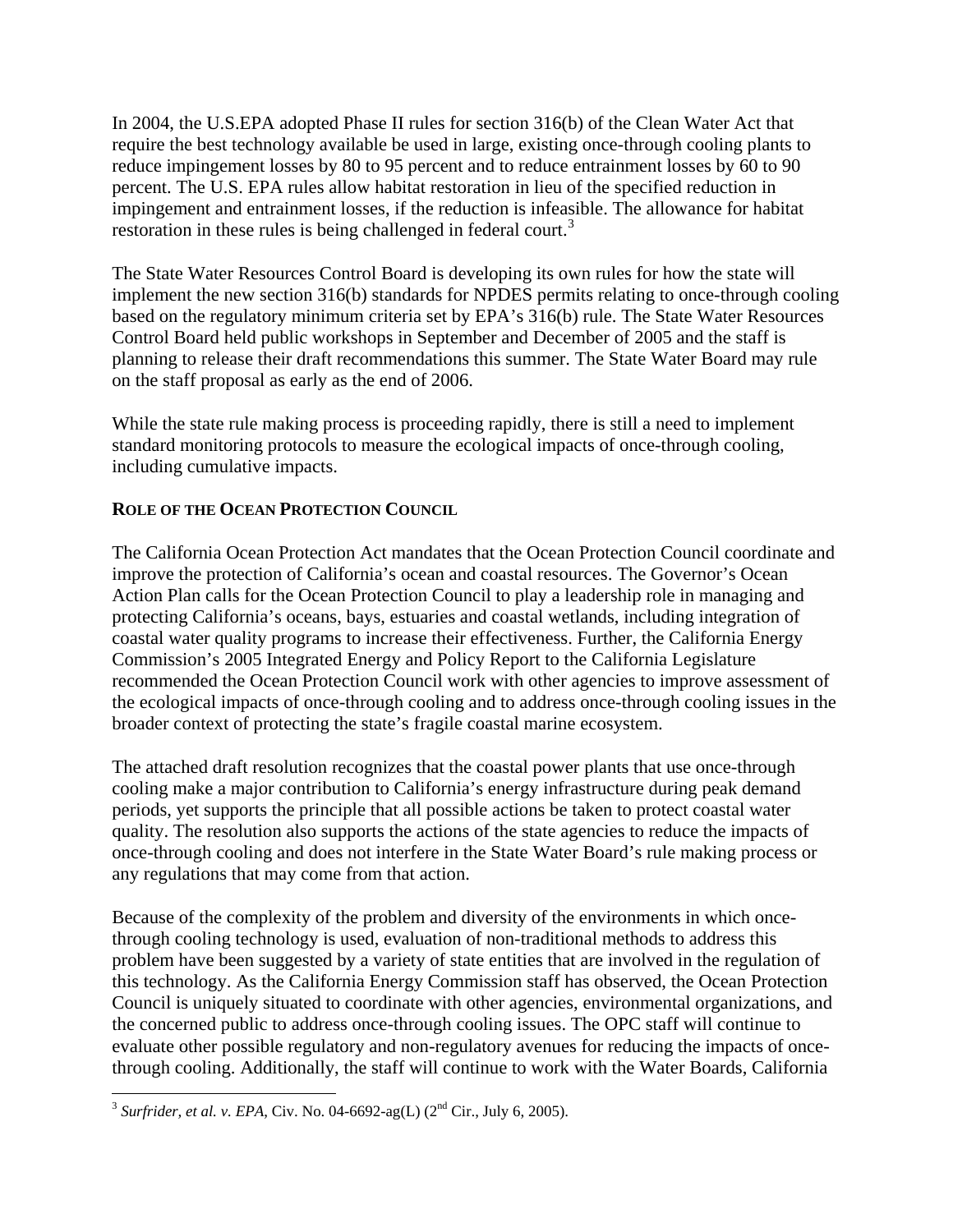Energy Commission (CEC), Public Utilities Commission (PUC), California Coastal Commission (CCC), the Department of Fish and Game and others to determine if further coordination could help in these other areas.

#### **PROPOSED ACTIONS**

### Technical Review Group

The renewal of NPDES permits requires that each plant submit a Proposal of Information Collection (PIC). Each of these PICs is then reviewed by the appropriate regional water board. All coastal power plants are currently required to submit a PIC based on the new EPA rule. Due the delegated authority of the regional water boards, there is no consistent, statewide approach to the review of these proposals. In addition, the PICs are highly technical and specific expertise is required to adequately review and critique them—expertise that does not necessarily exist in each regional board.

The resolution proposes that the OPC support the State Water Board's creation of a technical review group. It is envisioned that the technical review group will be available to provide guidance for PIC reviews, but will also be available to assist in assessing the results of studies and evaluate proposals for mitigation and restoration.

Creating a statewide review panel will ensure that all plants are reviewed fairly, using the same statewide criteria. In addition, this will ensure that each proposal is proposing data collection that will actually result in a baseline for measuring future decreases in entrainment and impingement.

# Interagency Coordinating Committee

Currently agency personnel from various state agencies meet on an *ad hoc* basis to discuss mutually beneficial activities. These meetings have identified inefficiencies in the way in which coastal power plant permitting is conducted. Some of these inefficiencies have been addressed through the memorandum of understanding between the Energy Commission and the Coastal Commission regarding filing requirements for power plant re-powering studies.[4](#page-3-0)

The *ad hoc* state interagency meetings have proven to be extremely valuable to the participants in sorting through the complex issues related to once-through cooling at coastal power plants. The resolution proposes to formalize the establishment of this committee to promote continued coordination among state agencies as new regulations arise and other non-regulatory programs develop.

# Feasibility Study

The range of possible modifications to reduce the impacts of once-through cooling will differ for each coastal power plant. For example, a plant could try to meet the section 316(b) rule (or the subsequent State Water Board regulations) through design and operational modifications (i.e., the reduction in the volume and/or velocity of cooling water), conversion to a dry or closed-loop cooling system, specific habitat mitigation measures, or payment of a fee for mitigation. Each decision will need to take into account cost and the physical location of the plant.

<span id="page-3-0"></span> $\overline{a}$ <sup>4</sup> *Memorandum of Agreement Between the California Energy Commission and the California Coastal Commission Regarding the Coastal Commission's Statutory Role in the Energy Commission's AFC Proceedings*, April 14, 2005.